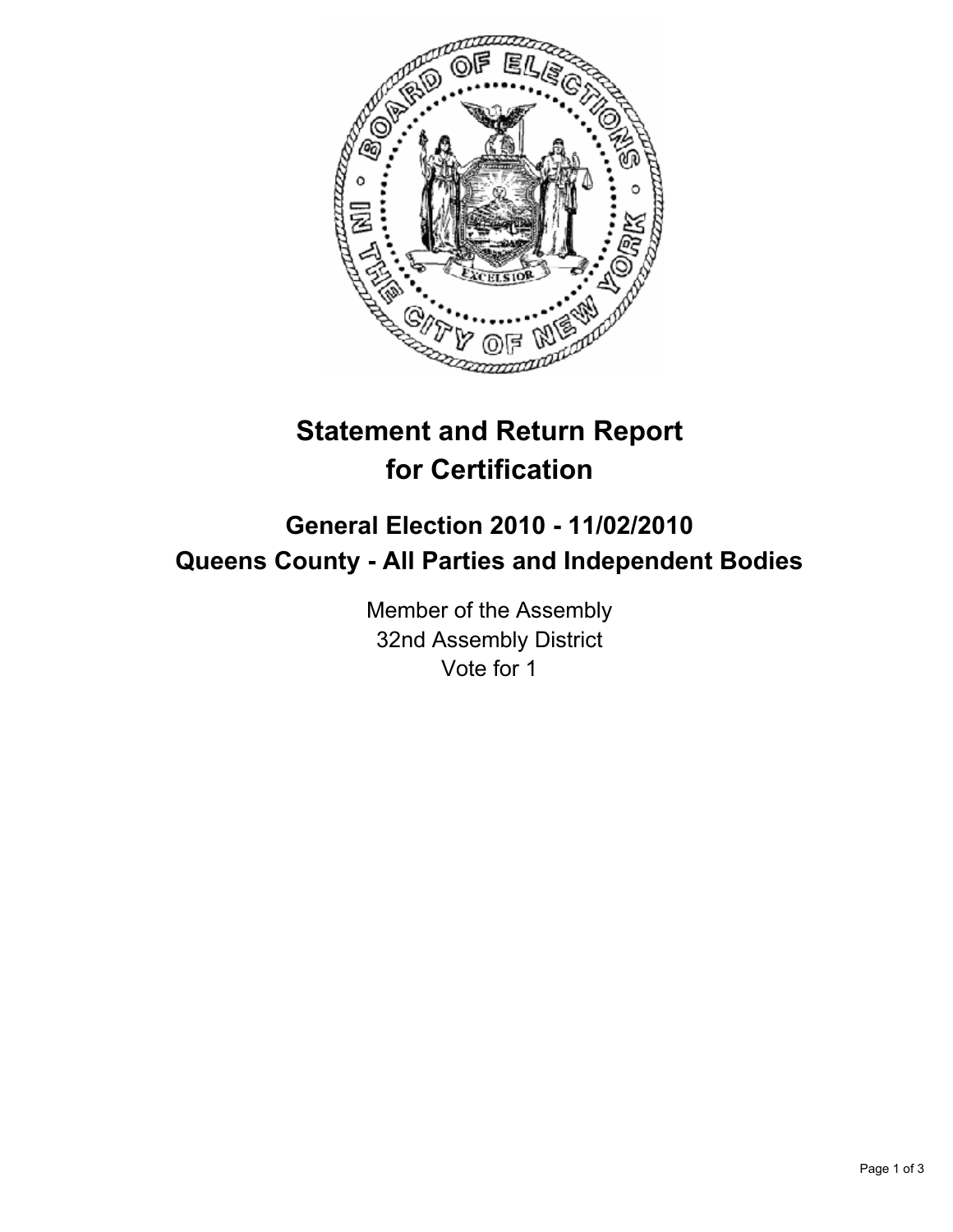

## **Assembly District 32**

| <b>PUBLIC COUNTER</b>       | 20,730 |
|-----------------------------|--------|
| <b>EMERGENCY</b>            | 17     |
| ABSENTEE/MILITARY           | 325    |
| <b>AFFIDAVIT</b>            | 395    |
| <b>Total Ballots</b>        | 21,488 |
| VIVIAN E COOK (DEMOCRATIC)  | 18,065 |
| DONA CORLALBLANO (WRITE-IN) | 1      |
| DONNA CLAPTON (WRITE-IN)    | 1      |
| ELI UTLEL (WRITE-IN)        | 1      |
| JOE VIOAL (WRITE-IN)        | 1      |
| JUDE SELMAN (WRITE-IN)      | 1      |
| KATHERINE JAMES (WRITE-IN)  | 1      |
| LISA TOPPIN (WRITE-IN)      | 1      |
| NORMAN SEIGEL (WRITE-IN)    | 1      |
| RICHARD BUTLER (WRITE-IN)   | 1      |
| <b>Total Votes</b>          | 18,074 |
| Unrecorded                  | 3,414  |